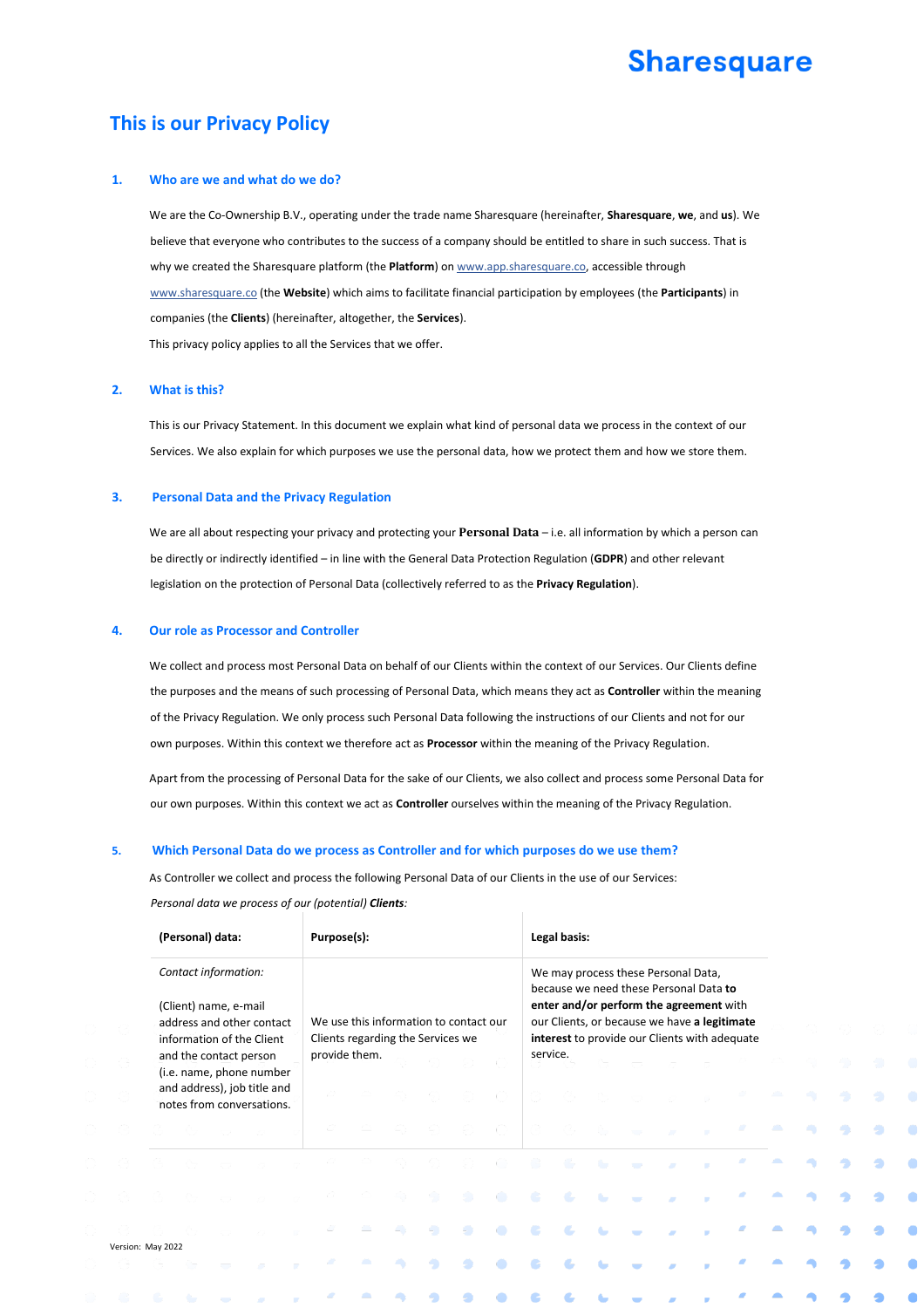| Payment details of our                            | We use these data to:                                                          | We may process these Personal Data,                                                  |  |  |  |  |  |
|---------------------------------------------------|--------------------------------------------------------------------------------|--------------------------------------------------------------------------------------|--|--|--|--|--|
| clients:                                          | handle, check and administer<br>$\circ$                                        | because we need these Personal Data to                                               |  |  |  |  |  |
| Invoice details, bank<br>account number, IBAN     | payments from our Clients;                                                     | perform the agreement with our Clients.                                              |  |  |  |  |  |
| and BIC code and/or other                         | maintain our list of accounts<br>$\bigcap$                                     | We are also legally obligated to share (some<br>of) these data with the national tax |  |  |  |  |  |
| Payment details required<br>for billing (e.g. VAT | receivable and outstanding                                                     | authorities.                                                                         |  |  |  |  |  |
| number).                                          | invoices:                                                                      |                                                                                      |  |  |  |  |  |
|                                                   | include in our administration on<br>$\Omega$<br>behalf of the tax authorities. |                                                                                      |  |  |  |  |  |

#### Personal Data we process to send our **newsletters**:

| (Personal) data:                                                                                              | Purpose(s):                                                                               | Legal basis:                                                                                                                                                                                                                                                                                                                                                                                                                                                                                                                                                                                                   |
|---------------------------------------------------------------------------------------------------------------|-------------------------------------------------------------------------------------------|----------------------------------------------------------------------------------------------------------------------------------------------------------------------------------------------------------------------------------------------------------------------------------------------------------------------------------------------------------------------------------------------------------------------------------------------------------------------------------------------------------------------------------------------------------------------------------------------------------------|
| Your name and e-mail<br>address and whether<br>the newsletter is<br>opened and which<br>links are clicked on. | We use these<br>data to send<br>you newsletters<br>about our<br>products and<br>services. | We may send newsletters to existing Clients about similar products and<br>services after the Client started a subscription for our Services. We may<br>do so because we have a <b>legitimate interest</b> to keep our Clients<br>updated about such products and services.<br>We may also send newsletters to Clients or others without a<br>subscription after receiving the <b>consent</b> to do so, for example by<br>registering for our newsletter on the Website.<br>If the receiver wishes to not receive the newsletter any longer, they can<br>use the unsubscribe link as added in every newsletter. |

Personal Data when you contact us via our contact form, social media pages, or email addresses:<br>|

| (Personal) data:                                                                                  | Purpose(s):                                                 |  |  |  |  |  | Legal basis:                        |                                                                                                                                    |                          |                                                                                                                                               |  |  |  |  |  |  |
|---------------------------------------------------------------------------------------------------|-------------------------------------------------------------|--|--|--|--|--|-------------------------------------|------------------------------------------------------------------------------------------------------------------------------------|--------------------------|-----------------------------------------------------------------------------------------------------------------------------------------------|--|--|--|--|--|--|
|                                                                                                   | We use these data to:                                       |  |  |  |  |  |                                     |                                                                                                                                    |                          |                                                                                                                                               |  |  |  |  |  |  |
| When you send us a                                                                                | o contact you about your message;                           |  |  |  |  |  |                                     | We may process these data because we have                                                                                          |                          |                                                                                                                                               |  |  |  |  |  |  |
| message via our contact<br>form or email addresses:                                               | o process your feedback;<br>o create and handle the support |  |  |  |  |  |                                     | a legitimate interest to process these data<br>because we need these data to contact you<br>about your message and you voluntarily |                          |                                                                                                                                               |  |  |  |  |  |  |
| Your name, contact details                                                                        |                                                             |  |  |  |  |  |                                     |                                                                                                                                    |                          |                                                                                                                                               |  |  |  |  |  |  |
| (e.g. email address or<br>phone number), company                                                  | ticket;                                                     |  |  |  |  |  | share/made public such information. |                                                                                                                                    |                          |                                                                                                                                               |  |  |  |  |  |  |
| name, User-identifier and<br>other (personal) data you                                            | o improve our Services.                                     |  |  |  |  |  |                                     | Next to that, we have the legitimate interest                                                                                      |                          |                                                                                                                                               |  |  |  |  |  |  |
| share with us in your                                                                             |                                                             |  |  |  |  |  |                                     | to improve our Services based on your                                                                                              |                          |                                                                                                                                               |  |  |  |  |  |  |
| message.                                                                                          |                                                             |  |  |  |  |  |                                     | feedback.                                                                                                                          |                          |                                                                                                                                               |  |  |  |  |  |  |
| When you send us a<br>message/share a message<br>with us via/on one of our<br>social media pages: |                                                             |  |  |  |  |  |                                     |                                                                                                                                    |                          | Our social media pages are also controlled by<br>the social medium itself. Please check their<br>own privacy policy's, to see how each social |  |  |  |  |  |  |
|                                                                                                   |                                                             |  |  |  |  |  |                                     |                                                                                                                                    |                          | medium handles your Personal Data:                                                                                                            |  |  |  |  |  |  |
| Your profile name and<br>information you make                                                     |                                                             |  |  |  |  |  |                                     |                                                                                                                                    | LinkedIn: Privacy Policy |                                                                                                                                               |  |  |  |  |  |  |
| public, when you leave a<br>comment or otherwise                                                  |                                                             |  |  |  |  |  |                                     |                                                                                                                                    |                          |                                                                                                                                               |  |  |  |  |  |  |
| post something on our<br>social media pages.                                                      |                                                             |  |  |  |  |  |                                     |                                                                                                                                    |                          |                                                                                                                                               |  |  |  |  |  |  |
|                                                                                                   |                                                             |  |  |  |  |  |                                     |                                                                                                                                    |                          |                                                                                                                                               |  |  |  |  |  |  |
|                                                                                                   |                                                             |  |  |  |  |  | <b>A A A A A</b>                    |                                                                                                                                    |                          |                                                                                                                                               |  |  |  |  |  |  |

Ò

 $\bullet$ 

۵

Ġ

Ċ.

Ġ

 $\mathbf{z}$ 

Ð

Ð

 $\bullet$ 

 $\bullet$ 

 $\bullet$ 

 $\bullet$ 

 $\bullet$ 

 $\bullet$ 

 $\bullet$ 

 $\bullet$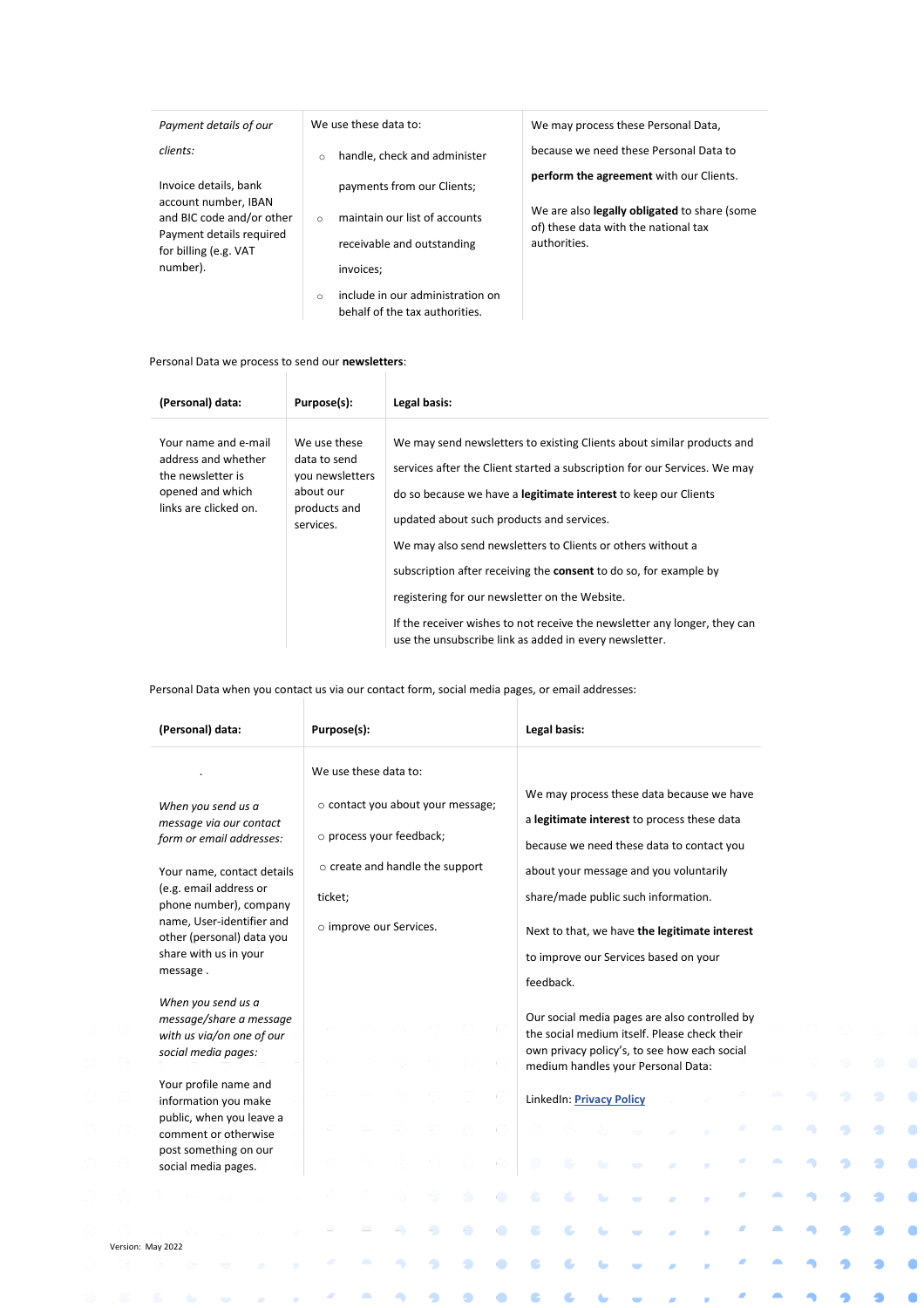Personal Data we process through the **use of our Website**:

| (Personal) data:                                                             | Purpose(s):                                                                                       | Legal basis:                                                                      |  |  |  |  |  |
|------------------------------------------------------------------------------|---------------------------------------------------------------------------------------------------|-----------------------------------------------------------------------------------|--|--|--|--|--|
| <b>Technical information</b><br>with the use of our Tools:                   | We use this information to:<br>analyze (the use of) our Services;<br>$\circ$                      | We have a legitimate interest to use<br>technical information, functional cookies |  |  |  |  |  |
| IP-address, functional<br>cookies and technical<br>information (i.e. type of | improve our Services;<br>$\circ$<br>adjust our Services to the device<br>$\circ$<br>used;         | and your IP-address, namely to analyse and<br>improve our Tools.                  |  |  |  |  |  |
| browser and operating<br>system).                                            | flag, report and prevent misuse,<br>$\circ$<br>fraud and threats of/regarding to<br>our Services. |                                                                                   |  |  |  |  |  |

#### **6. How long do we keep the personal data?**

We store personal Data for as long as we need it for the above purposes:

- o **Personal Data of Clients** | This data is stored as long as we have a contract for our Services with the Client and for a maximum period of 5 years thereafter, unless we are legally obliged to retain the data for a longer period;
- o **Personal data in our administration for the tax authorities** | We store these personal data until 7 years after the client leaves Sharesquare.
- o **Other information** | We store other Personal Data only for as long as it is necessary for the purposes. This is deleted as soon as it is no longer necessary for the purposes for which we processed it.

After expiry of the aforementioned terms, we may process and retain certain Personal Data to comply with legal retention obligations and for fraud/misuse investigations. For such events, we will retain the data separately and encrypted and only use them for the aforementioned purposes.

#### **7. Do we share your Personal Data with others?**

#### *Processors*

We use Processors to assist in our Services. Within this context these Processors receive personal data from us which they process by our order. We use, for instance, processors for email management and communications, data storage, invoicing, accounting, sending newsletters and CRM. We have established contractual agreements with all our (Sub) Processors in Processor Agreements in which - in line with this Privacy Statement - is defined what these parties may do with your Personal Data, how they must secure it and when it must be deleted.

*Controllers*

For some purposes, we may also (need to) share (some of the) Personal Data with external parties that process the Personal Data for their own purposes (Controllers). In this respect, we may share Personal Data with:

ō

Ô

 $\bullet$ 

ä

ä

٠

۰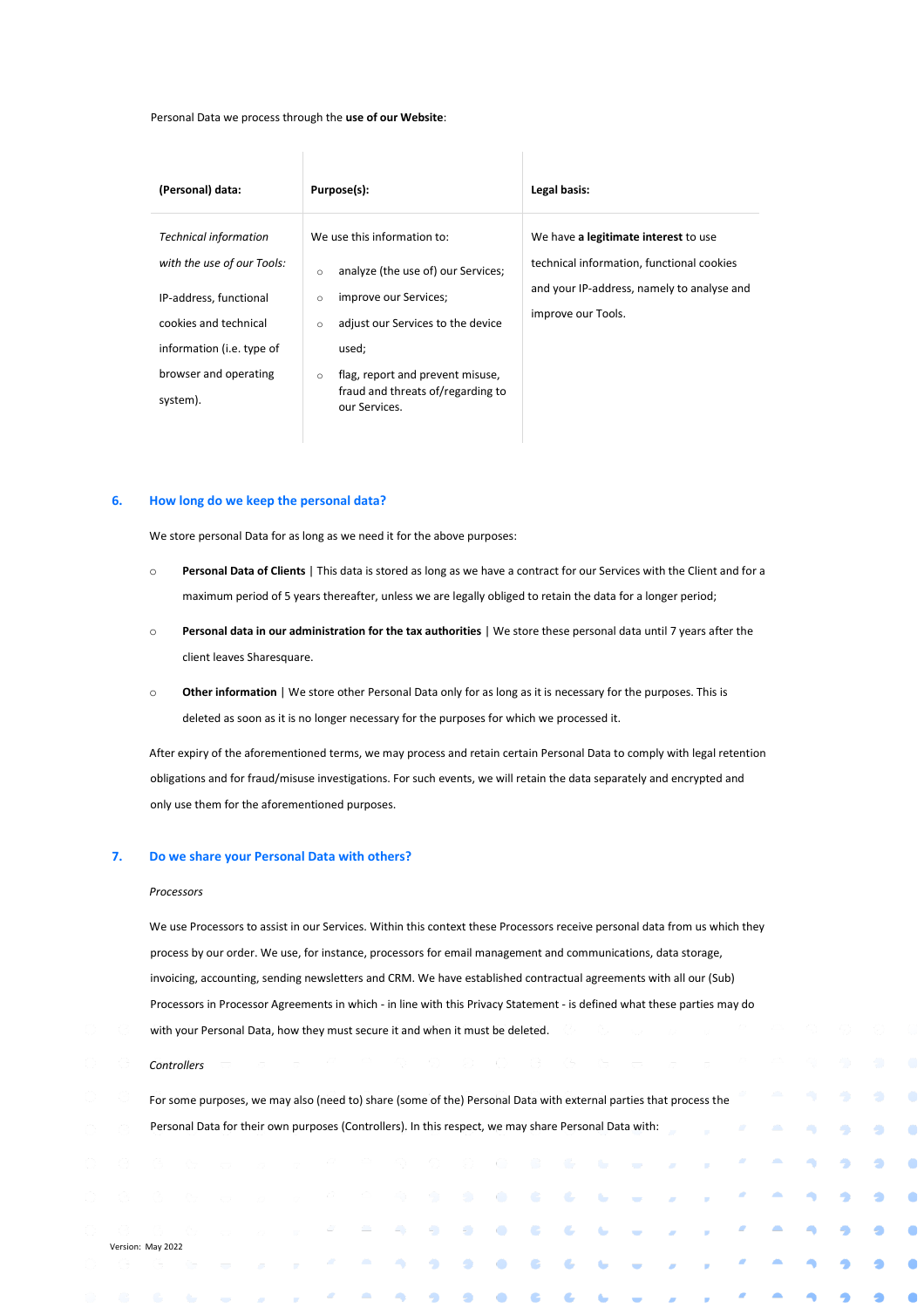o The national tax authorities, in order to comply with our legal obligation to keep a financial administration and pay taxes;

- o Our payment provider Stripe;
- o Our (legal) advisors.

These external Controllers will process the Personal Data in line with their own privacy policies.

Apart from the above, we will not share your personal data with third parties, unless we are legally obliged to do so. Export of Data outside the European Union

We may transmit personal data to parties outside the European Union, if one of our Processors is established outside the European Union. The Personal Data will only be transferred to countries and/or parties that provide an adequate level of protection in accordance with the European standards.

The transmission of data outside the EU will always happen in conformity with the Privacy Legislation (chapter 5 of the GDPR).

#### **8. General Aggregated (non-personal) Data**

We may convert your personal data in non-personal data. This means that the data will be fully and irreversibly anonymized and aggregated: in that case they do not include any personal data anymore, because no identification can take place on the basis of the data. We may use such aggregated data for analytical purposes and improving our services.

#### **9. Third Party Websites**

You can find (hyper) links on our Website which link to the websites of partners, providers, advertisers, sponsors, licensors or any other third parties. We have no control of the content or the links which appear on said websites and we are not responsible for the practices of websites linked to from our Website. Furthermore, these websites, including their content and links, may constantly change. These websites may have their own privacy policies, user conditions and customer policies. Browsing and interaction on any other website, including websites linked to from our Website, are subject to the terms and conditions of such website.

#### **10. Changes of the Privacy Statement**

We constantly seek ways to improve our Website and Services. This means, our Privacy Statement could be amended from time to time. If this Privacy Statement is amended significantly, then a notification is placed on our Website along with the updated Privacy Statement. We may also send you a status update together with the updated Privacy Statement.

#### **11. Your rights and our contact data**

As described in the Privacy Regulation, you have the right to:

- o ask us to correct and update your Personal Data;
- o ask us to remove your Personal Data from our data records, without stating any reason;
- o ask us for a copy of all Personal Data we processed of you. We may also forward this copy to another data manager at your request;

Ġ,

ō

 $\bullet$ 

 $\bullet$ 

ă,

Đ

٥

♠

o withdraw your consent for processing your Personal Data. This does not affect the validity of the processing before the moment you withdraw your consent;